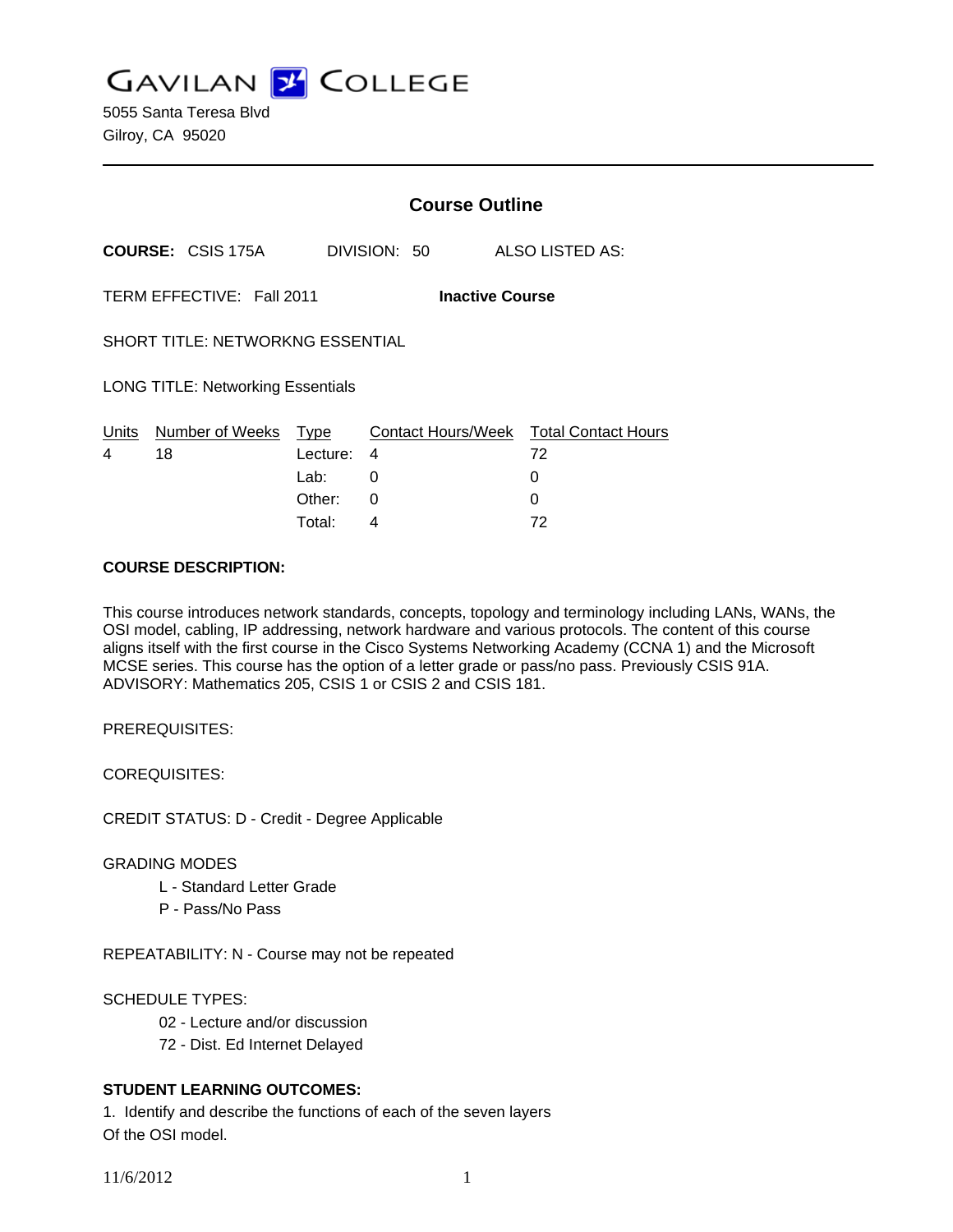ILO: 7,3,2,1 Measure: Homework, projects, lab exercises. 2. Define and describe data link and network addresses and identify ILO: 3,7,2,1 Measure: Homework, projects 3. Describe the different classes of IP addresses and perform subnetting. ILO: 3,7,2 Measure: Homework, lab exercises, projects 4. Identify and recognize the primary network architectures, identify their major characteristics, and determine which is most appropriate for a proposed network. ILO: 3,7,2 Measure: Homework, projects, tests, quizzes.

# **CONTENT, STUDENT PERFORMANCE OBJECTIVES, OUT-OF-CLASS ASSIGNMENTS**

Inactive Course: 09/26/2011 WEEK HOURS CONTENT Two hours of work is required for each one hour of lecture. 1-2 8 LECTURE: Networking, LANs, WANs. The OSI Reference Model. The seven OSI layers. Peer-to-peer communications. The physical layer, networking media. The data link layer. EXERCISES/READING/HOMEWORK: Read these chapters and do the homework exercises. 3-4 8 LECTURE: Networking devices. Filtering traffic and reducing collisions. Nodes, repeaters, signals, and hubs. Filters, ports, domains, bridges, and routers. EXERCISES/READING/HOMEWORK: Read these chapters and do the homework exercises. 5-6 8 LECTURE: LANs and WANs. Ethernet and LAN standards. LANs and the physical layer. LANs and the data link layer. LANs and the network layer. WAN devices and standards. WAN physical and data link layer. EXERCISES/READING/HOMEWORK: Read these chapters and do the homework exercises. 7 & 8 8 LECTURE: IP addressing. Addressing overview and reserved IP addresses. Classes of IP addresses. Subnetworks and submet addressing. Subnet masking and planning. EXERCISES/READING/HOMEWORK: Read these chapters and do the homework exercises. 9 & 10 8 LECTURE: Introduction to ARP and ARP devices. ARP requests, replies, and tables. Introduction to RARP. RARP requests and replies. Introduction to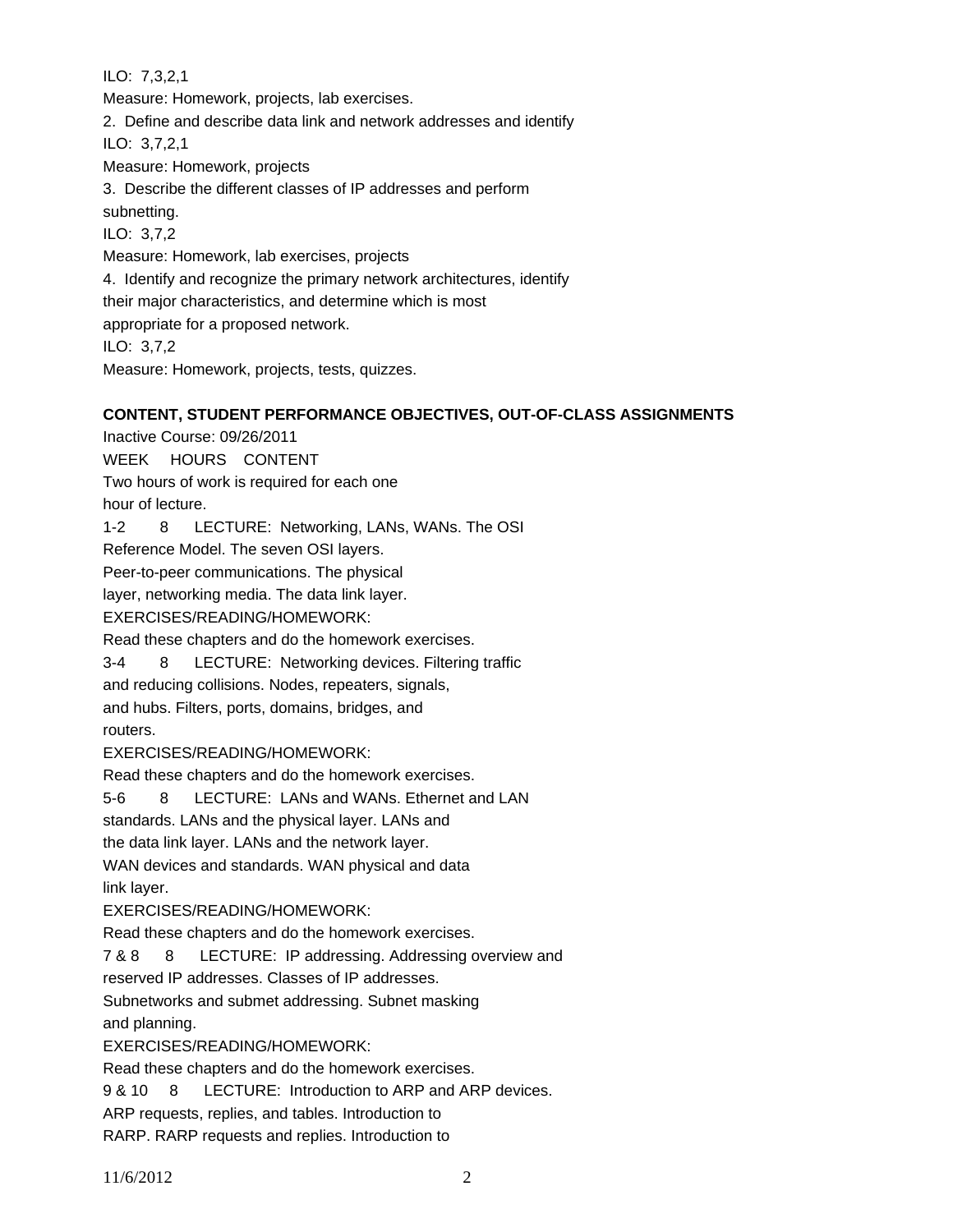topologies. Bus, star, and extended star

topologies.

EXERCISES/READING/HOMEWORK:

Read these chapters and do the homework exercises.

11 & 12 8 LECTURE: Structured cabling and electricity.

Networking media standards. EIA/TIA-568B Standards.

Wiring: tools, cabling, patch panel. Cable testing.

### Electricity.

EXERCISES/READING/HOMEWORK:

Read these chapters and do the homework exercises.

13 & 14 8 LECTURE: The four upper layers of the OSI model.

The application layer. The presentation layer.

The session layer. The transport layer.

EXERCISES/READING/HOMEWORK:

Read these chapters and do the homework exercises.

15 & 16 8 LECTURE: TCP/IP. An overview of TCP/IP.

TCP/IP and the application layer. TCP/IP and the

transport layer. TCP/IP and the Internet layer.

EXERCISES/READING/HOMEWORK:

Read these chapters and do the homework exercises.

17 2 FINAL EXAM

FINAL PROJECTS DUE

STUDENT PERFORMANCE OBJECTIVES:

WEEKS 1 & 2

Students can describe networking, protocol, and networking hardware/software. Students can describe and understand the types of LANs and WANs. Students can list and describe the seven OSI layers. Students can identify and describe the physical layer. Students can identify and describe the data link layer.

### WEEKS 3 & 4

Students can describe the different networking devices. Students can describe how and why repeaters are used. Students can describe how and why hubs are used. Students can describe how and why bridges and routers are used.

### WEEKS 5 & 6

Students can describe the functionality of local area networks. Students can identify and pick hardware necessary for a LANs. Students can describe the flow of traffic on a LAN. Students can identify the major components of a WAN. Students can explain the physical and data link layers.

# WEEKS 7 & 8

Students understand IP addresses. Students can describe classes of addresses. Students can describe local and reserved IP addresses. Students can set up a submet addressing system.

### WEEKS 9 & 10

Students can describe ARP, ARP requests, tables, replies, and frames. Students can describe RARP, RARP servers, requests, reply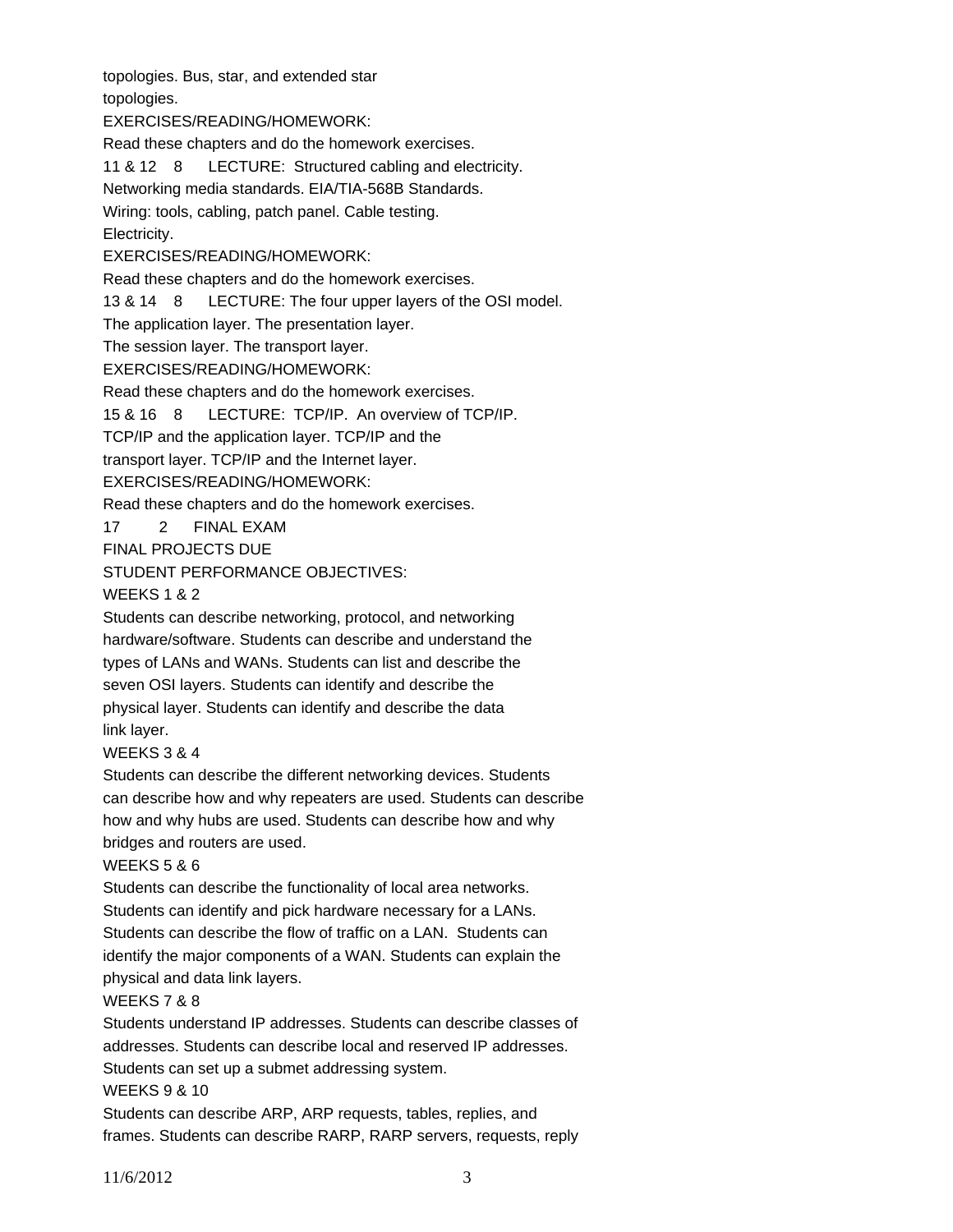frames. Students can identify which internetworking devices have ARP tables. Students can describe bus, star, and extended star topologies. Students can list advantages and disadvantages of the different topologies.

#### WEEKS 11 & 12

Students can identify and describe specific networking standards. Students can Category 5 cable, RJ45 jack, and how they are used and installed. Students can describe a wiring closet, patch panel, and cable testing. Students can describe backbone cabling, grounding, causes of surges.

#### WEEKS 13 & 14

Students can describe the application, presentation, session and transport layers. Students can describe the process of establishing a connection with a peer system. Students can describe how to use flow control and windowing.

#### WEEKS 15 & 16

Students can describe the function of the application layer in TCP/IP. Students can describe the function of the transport layer in TCP/IP. Students can describe the function of the network layer in TCP/IP. Students can describe ICMP, ARP, and RARP. Students can

#### **METHODS OF INSTRUCTION:**

Lecture, computer demonstration, work on web

#### **METHODS OF EVALUATION:**

The types of writing assignments required: Written homework Reading reports Lab reports The problem-solving assignments required: Homework problems Field work Lab reports **Quizzes** Exams The types of skill demonstrations required: Class performance Performance exams The types of objective examinations used in the course: Multiple choice True/false Matching items **Completion** Other category: None The basis for assigning students grades in the course: Writing assignments: 10% - 40% Problem-solving demonstrations: 30% - 50%